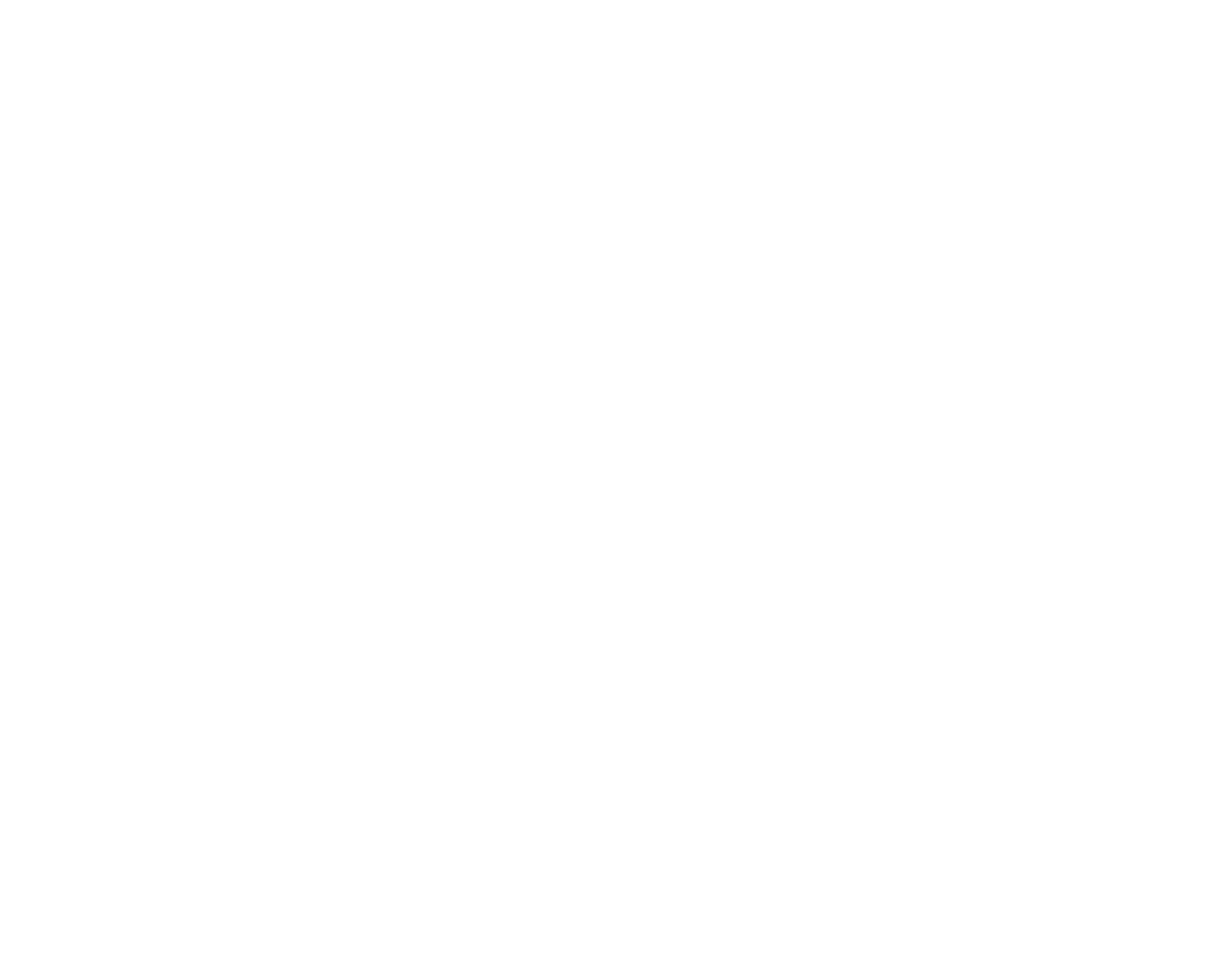# **Contents**

| Of Opposites & Oppositions $\ldots \ldots \ldots \ldots$ 7 |  |  |  |  |  |  |  |
|------------------------------------------------------------|--|--|--|--|--|--|--|
|                                                            |  |  |  |  |  |  |  |
| Reading Stories Differently 11                             |  |  |  |  |  |  |  |
|                                                            |  |  |  |  |  |  |  |
|                                                            |  |  |  |  |  |  |  |
|                                                            |  |  |  |  |  |  |  |
|                                                            |  |  |  |  |  |  |  |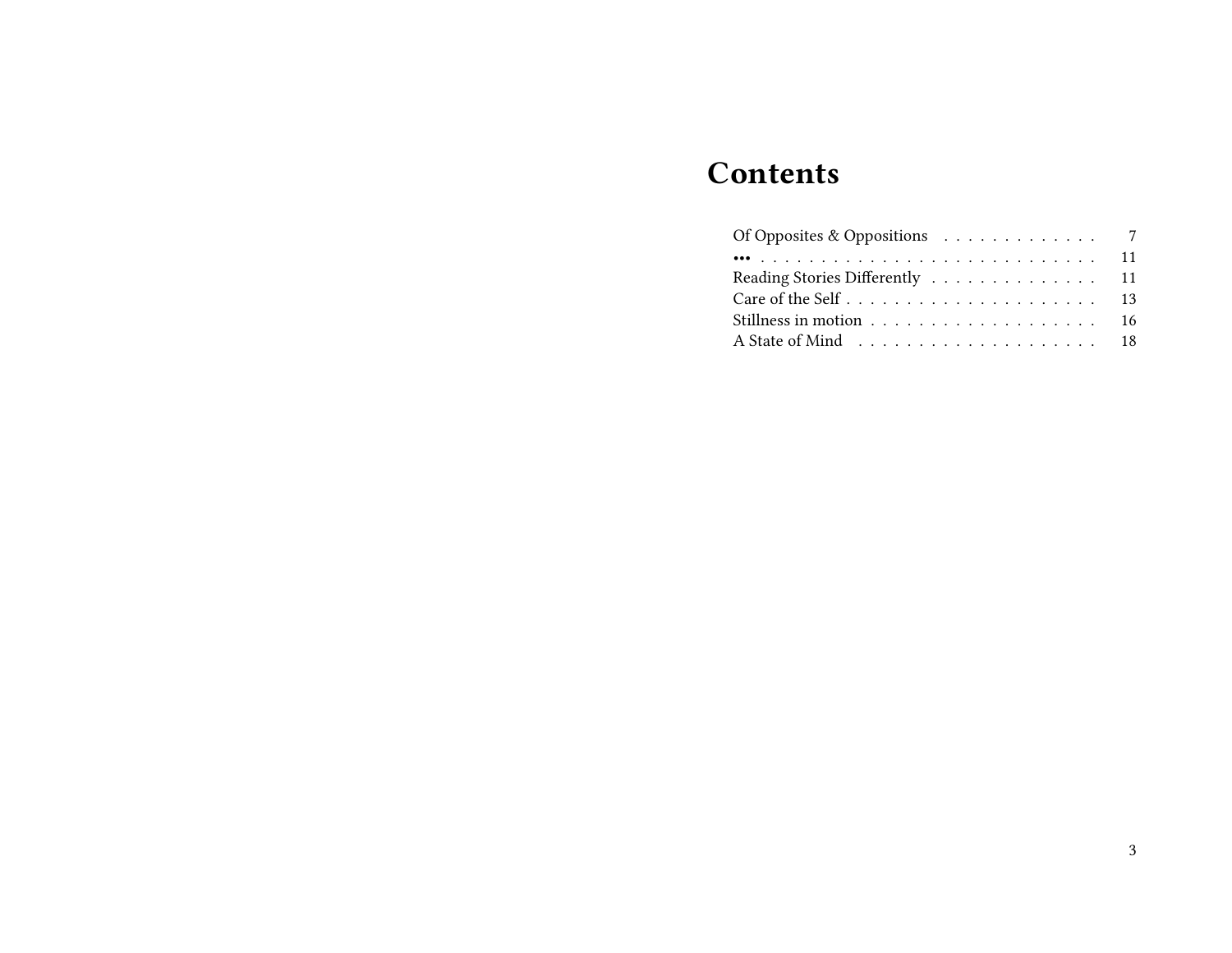called to fight, to protect those under threat, let me do it with love. Because if I'm not loving, it's not my revolution.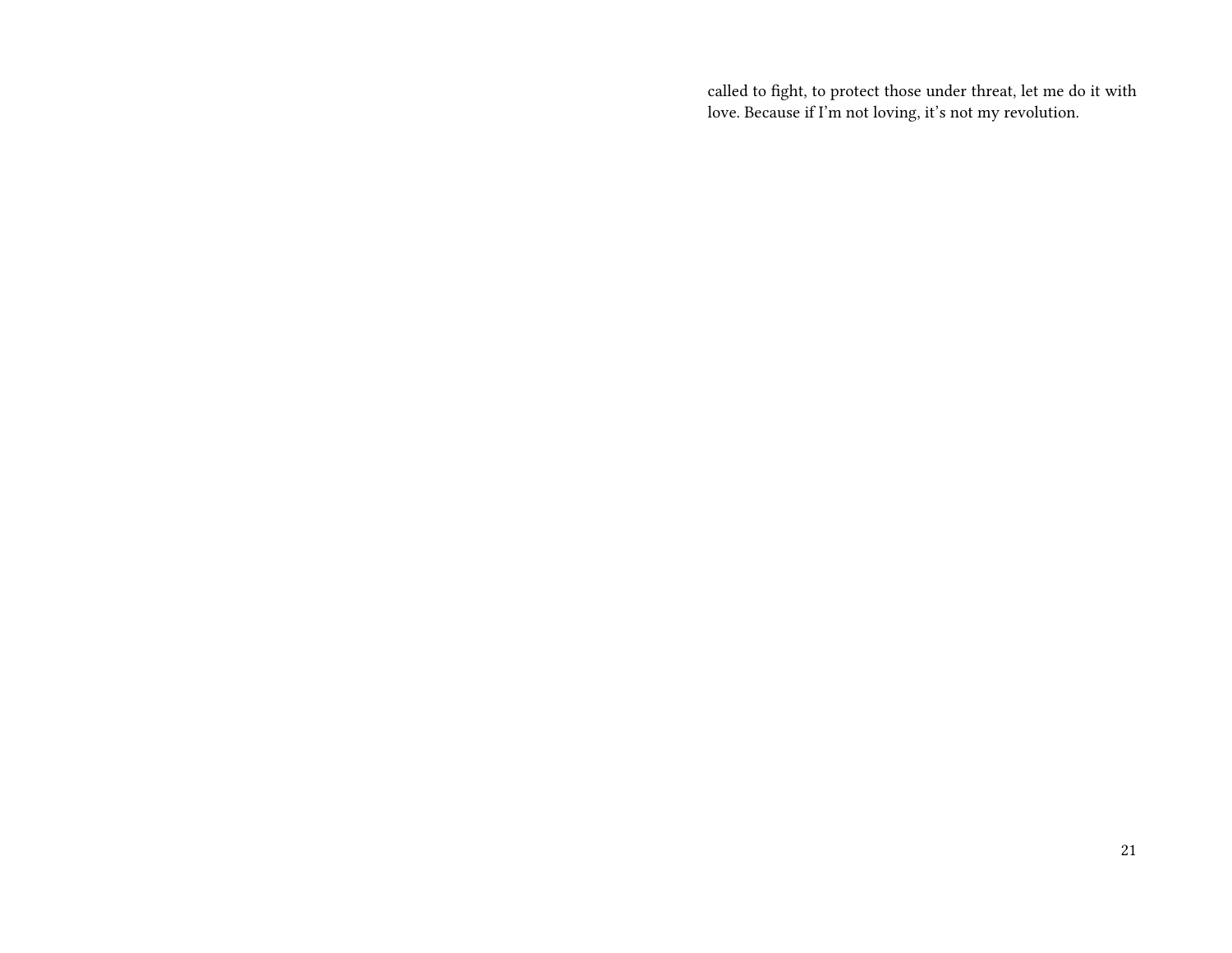allowing everything to be as it is," $10$  which in turn helps with the many challenges of caring "for the world as it is," of seeing beauty in wounds. I'm learning to be playful with my sense of who I am, to let go the borders, the policing. It's so much easier for me to connect with others when the walls of the heart, of the individualized self, come down. And it's easier to let go of the walls if I don't judge them. Of course we learn to protect ourselves.

I practice meditation, not just for myself, but so that I can go out into the world unarmed. Unarmored. Enamored. When I feel a love for life itself, I see anarchy everywhere. I notice all the little ways, and not-so-little ways, that people already support each other, already speak for themselves, already listen to each other, already make decisions, and act together. These aren't just "seeds beneath the snow," as Colin Ward put it. They are blossoming flowers. An other world is not only possible, it already exists. I've felt it.

And when I again get caught up in my own thoughts, my own desires, my own stories about who I am, and who you are, what should have happened, how the world should be…then I see so little outside the dramas of my own mind. Everything I see, everyone I meet, I reinterpret through the lens of those fictions. I take myself and my beliefs very, very seriously. Just like the State.

Is it radical to hate myself for that? Is it radical to hate "cops," "capitalists," "politicians," "racists," or "homophobes" for that? In my own experience, the two are intimately intertwined. Inseparable.

And so I go inward before going out into the world. Letting my mind grow still, I am not ruled by my thoughts. Letting my heart open, I am able to love myself and others. And if I am

To oppose something is to maintain it. —Ursula K. Le Guin, The Left Hand of Darkness

I have a memory. It was 1984: a presidential election year in the United States. We had a mock election in school. To learn about the process? To start practicing early? I was eight years old. Only one person in our class voted for Walter Mondale against Ronald Reagan. When these results were read aloud, the girl in front of me turned around and pointedly asked, "It was you, wasn't it?" It wasn't.

After school (that day? another?) a boy from my class asked me if I was a Democrat or a Republican. When I said, "Neither," he was perplexed. "You have to be one or the other," he responded, with all the assurance of one stating an obvious and unquestionable Truth. "Well I'm not," I insisted. I knew you didn't have to be; my parents voted, but they didn't identify themselves with either party. In my mind's eye, this boy's face screws up with outraged and frustrated disbelief. "You have to be one or the other!"

Democrat or Republican? Gay or straight? Man or woman? Capitalist or anticapitalist? Anarchist or archist?

Us or them?

I have a memory from a very different time and place: London, 2002. I traveled down from Edinburgh with a woman from ACE, the social centre we were involved in, to attend Queeruption. It was my first queer anarchist event. On the way, I learned loads about menstruation. Once there, I remember chatting to another guy. He found out I identified as an anarchist and started asking me, were you at such and such summit protest? Nope. How about this one or that one? No. No. He looked really puzzled and maybe even asked how I could be an anarchist without converging outside the G8, WTO, IMF, or other gatherings of elites. Isn't that what anarchists do?

<sup>&</sup>lt;sup>10</sup> See Adyashanti, True Meditation: Discover the Freedom of Pure Awareness (Louisville, CO: Sounds True, 2006).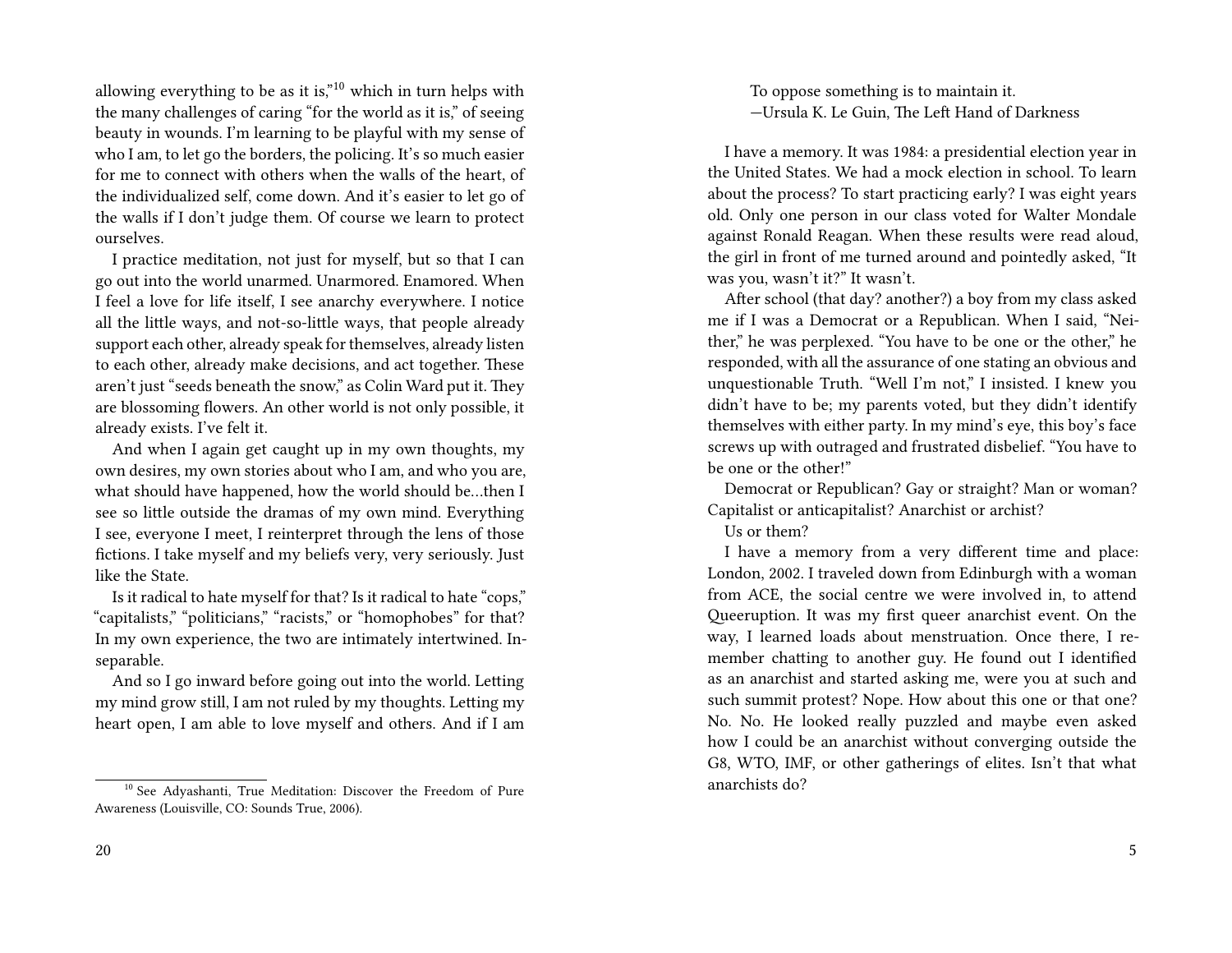Anarchist politics are usually defined by their opposition to state, capitalism, patriarchy, and other hierarchies. My aim in this essay is to queer that notion of anarchism in a number of ways. To queer is to make strange, unfamiliar, weird; it comes from an old German word meaning to cross. What new possibilities arise when we learn to cross, to blur, to undermine, or overflow the hierarchical and binary oppositions we have been taught to believe in?

Hierarchy relies on separation. Or rather, the belief in hierarchy relies on the belief in separation. Neither is fundamentally true. Human beings are extrusions of the ecosystem—we are not separate, independent beings. We are interdependent bodies, embedded in a natural world itself embedded in a vast universe. Likewise, all the various social patterns we create and come to believe in are imaginary (albeit with real effects on our bodyminds). Their existence depends entirely on our belief, our obedience, our behavior. These in turn are shaped by imagined divisions. To realize that the intertwined hierarchical oppositions of hetero/homo, man/woman, whiteness/color, mind/body, rational/emotional, civilized/savage, social/natural, and more are all imaginary is perhaps a crucial step in letting go of them. How might we learn to cross the divide that does not really exist except in our embodied minds?

This, for me, is the point of queer: to learn to see the world through new eyes, to see not only what might be possible but also what already exists (despite the illusions of hierarchy). I write this essay as an invitation to perceive anarchism, to perceive life, differently. I'm neither interested in recruiting you, nor turning you queer. My anarchism is not better than your anarchism. Who am I to judge? Nor is my anarchism already queer. It is always becoming queer. How? By learning to keep queering, again and again, so that my perspective, my politics, and my presence can be fresh, alive.

6

I find myself coming again and again to what seems to me as a very queer conclusion. The most radical thing I do is meditate daily.

Raised in Settler society, I've learned to resist looking inward, to be frightened of what I might find there. But it's the best way I've found "to be one's self and yet in oneness with others, to feel deeply with all human beings and still retain one's own characteristic qualities," as Emma has called us to be, to feel. And so I invite you to consider, just to consider, meditation as an anarchist practice of freedom.

Here's a queer proposal: the State is always a state of mind. It's putting life in boxes and then judging it in terms of those boxes, those borders, as if they were what really mattered. It's trying to get other people to do what you want them to do without so much regard for their needs, their desires. It's selfconsciousness, self-policing, self-promotion, self-obsession. It's anxiety and depression. It's hyperactivity stemming from the fantasy that being seen to be doing something is better than doing nothing, even if what you're doing might cause more harm than good. It's resentment at self and others for not doing it right, for not being good enough. It's the belief that security comes from control. And it's a source of tremendous suffering in the world.

It's also something I do. When I look inward, when I meditate, I can see how much the mind is attached to individualistic stories of myself: as important, as weak, as wonderful, as useless, as victim, hero, or villain. The stories fluctuate and change form. And when I believe them, they affect all of my relationships. I, too, can perform the State.

Judith Butler may have taught me that the performance of a role is merely a copy without original, but it is meditation that lets me see it with clear vision. Sitting down each morning, focusing my mind, observing the thoughts and emotions that pass through, I learn to not identify with them, to not get caught up in them, to not reject them. I'm learning the "art of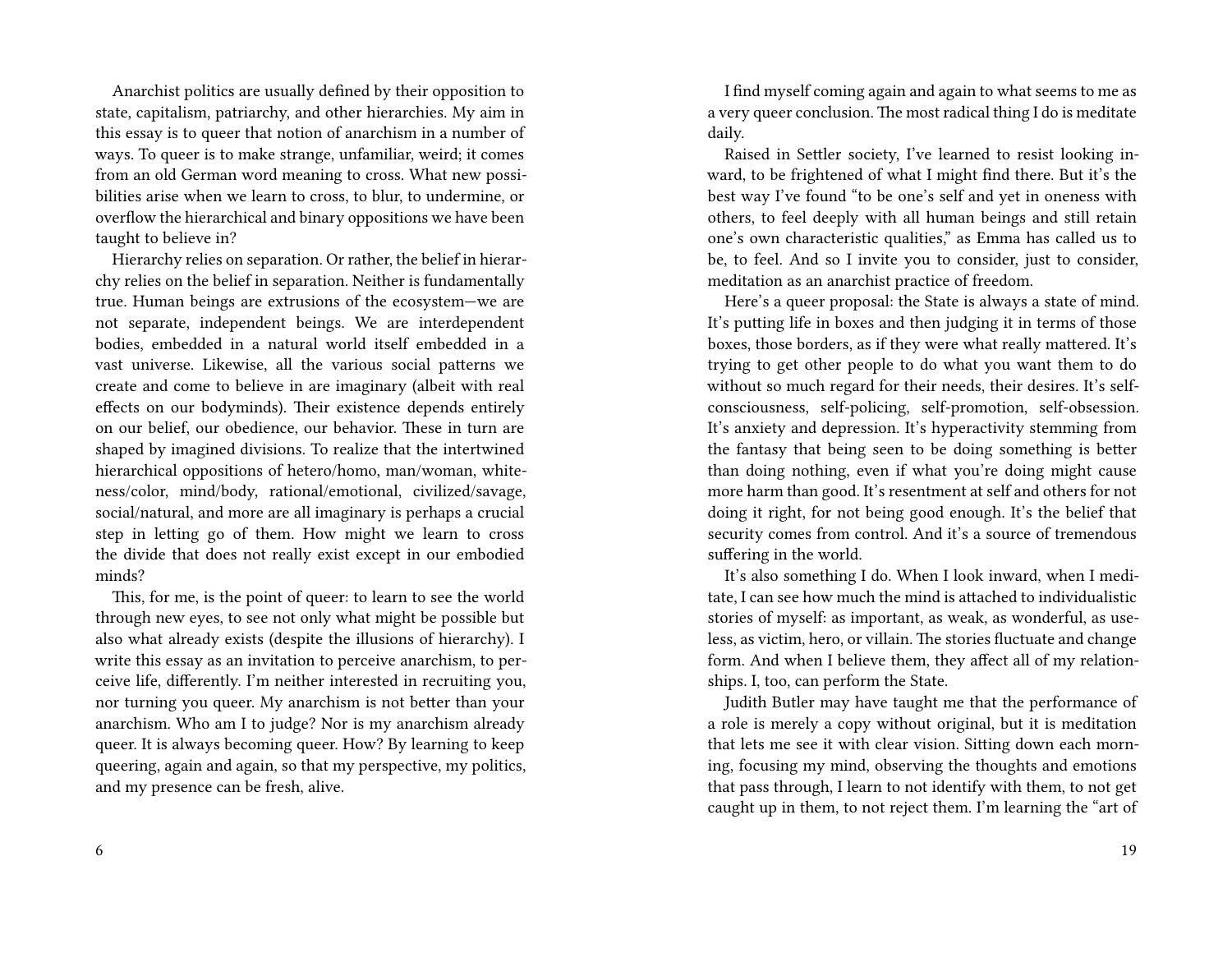people support the Wall? Because, as I understand it, they are afraid. They are taught to believe that at least some Palestinians are dangerous enemies. They desire security, life. When people act as soldiers, they believe, perhaps, that the border is real and must be defended. They may believe that those on one side are inherently different from those on the other. Or perhaps they believe, with their hearts and minds, that they have no choice other than to follow orders. To do otherwise, to relate otherwise, might simply be unimaginable.

### **A State of Mind**

The challenge we face is made up of specific patterns of behaviour among Settlers and our own people: choices made to support mentalities that developed in serving the colonization of our lands as well as the unrestrained greed and selfishness of mainstream society. We must add to this the superficial…justifications for the unnatural and misunderstood place and purpose of human beings in the world, an emphatic refusal to look inward, and an aggressive denial of the value of nature. —Taiaiake Alfred, Wasáse: Indigenous Pathways of Action and Freedom …queer ecology is both about seeing beauty in the wounds of the world and taking responsibility to care for the world as it is. —Catriona Mortimer-Sandilands, "Unnatural Passions?: Notes Toward a Queer Ecology"

Queering might allow recognition that life is never contained by the boxes and borders the mind invents. Taxonomies of species or sexualities, categories of race or citizenship, borders between nations or classes or types of politics—these are fictions. They are never necessary. To be sure, fictions have their uses. Perhaps in using them, we may learn to hold them lightly so that we, in turn, are not held by them.

## **Of Opposites & Oppositions**

…how to be one's self and yet in oneness with others, to feel deeply with all human beings and still retain one's own characteristic qualities. This seems to me to be the basis upon which the mass and the individual, the true democrat and the true individuality, man and woman, can meet without antagonism and opposition. —Emma Goldman, "The Tragedy of Women's Emancipation"

If everyone inspired by anarchism agreed exactly on what it was, how it worked and how it felt, would it still be anarchism?

Everybody on earth knowing that beauty is beautiful makes ugliness. Everybody knowing their goodness is good makes wickedness.  $-$ Lao Tzu<sup>1</sup>

<sup>&</sup>lt;sup>1</sup> Lao Tzu (trans. Ursula K. Le Guin), Tao Te Ching: A Book about the Way and the Power of the Way (Boston, MA: Shambhala, 1997), 4.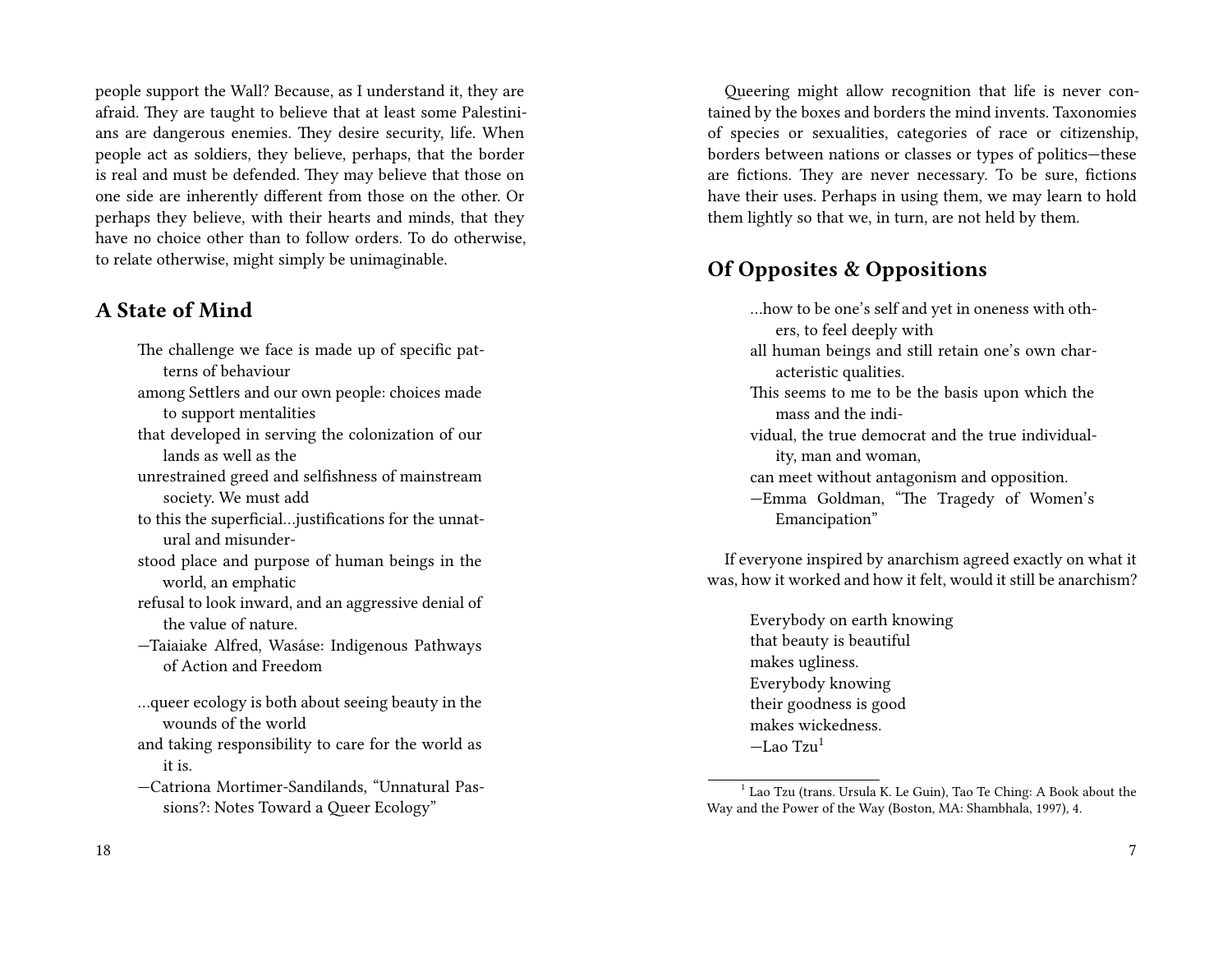I notice how often anarchism, and anarchy, is defined in opposition to the State, capitalism, and all other forms of hierarchical structure. Not domination, but liberation. Not capitalist, but (libertarian) communist. Why?

Oh, I'm not opposed to opposition! I just have some questions. One is about borders—drawing lines on a map and then claiming that they are real. Isn't this the operation at the heart of the state? And isn't this what happens when you or I want to draw a clear line between us, good anarchists, and them, evil archists? We this, they that. The questioning of borders is at the heart of queer theory.

Conventional lesbian, gay, bisexual, and transgender politics is based on opposites: we an oppressed minority and they the privileged majority. In this version, the problem is inequality and the answer is legal protection. Queer theory troubles this, suggesting instead, in my mind, that the problem comes from belief in the identities. The thing about opposites is that they depend on each other to exist: straight is not gay, gay is not straight and bisexuality still confuses people. This leads to all sorts of possibilities for control—we learn to ask ourselves and each other, is he really…? Is she really…? Am I really…? We're encouraged to believe that our sense of gender and who we fancy tell us who we are and where we fit in a sexual hierarchy imagined to already exist. Whereas a stateoriented LGBT politics tries to challenge the hierarchies of heter/ homo, cis/trans, while keeping the identities, queer politics might ask how the identities themselves might already be state-like with their borders and policing.

I have similar questions about anarchist and other identities. How much energy that could go into creating other-thanstate-like ways of living gets lost to efforts to appear anarchist enough? I know I'm not the only one who suffers from anarchoperfectionism! Likewise, I've seen loads of energy go into arguments about whether so and so is really anarchist or not, or such and such is really anarchism.

Bodies need to move, to play, to be well. Sedentary culture leads to great suffering. Bodies kept in line, in chairs at work stations or school desks. Bodies kept in order. The same goes for thoughts, for feelings.

To hold tightly—to shame, resentment, or any emotion or any story of how the world really is—is to be held tightly. This is not freedom. To hold gently is to be held gently. This, to me, is freedom. No opposition, no tension, between intimacy and spaciousness. Instead, there is a gentle dance that comes from a deep stillness.

To become anarchist, to become queer, is not easy. To learn to cross lines, to see that the lines are not even real, is a radical transformation for those of us who were raised to believe in them. But it need not be a struggle. Struggling against the world as it is, struggling against my experience, gets in my way. Sure, the world is not the world of my dreams. Why should it be? To stop my pain, or yours? Running from pain is a noisy affair. It distracts.

To learn to listen to yourself, to "let your life speak"<sup>9</sup> requires silence, peace. Otherwise, I know I get caught up in a rush of stories and feelings about what I should be doing, how I've not done enough. I forget to rest, to play. Is that radical?

Hold on, you might say. Of course we all need to rest and play. But how can we not oppose, for example, the Wall in Palestine/Israel? How can you say it's a fiction? It's concrete. Material. So, too, are the bullets and the tanks that maim and kill.

Bodies and the bullets are real. Painfully real. The concrete does not self-organize into a Wall. No border, invented by human minds, asserts its own existence. No gun shoots itself. There is human action behind every border, every wall. And behind these actions: emotions, beliefs. Why do some Israeli

<sup>&</sup>lt;sup>9</sup> See Parker J. Palmer, Let Your Life Speak: Listening for the Voice of Vocation (San Francisco: Jossey-Bass, 1999).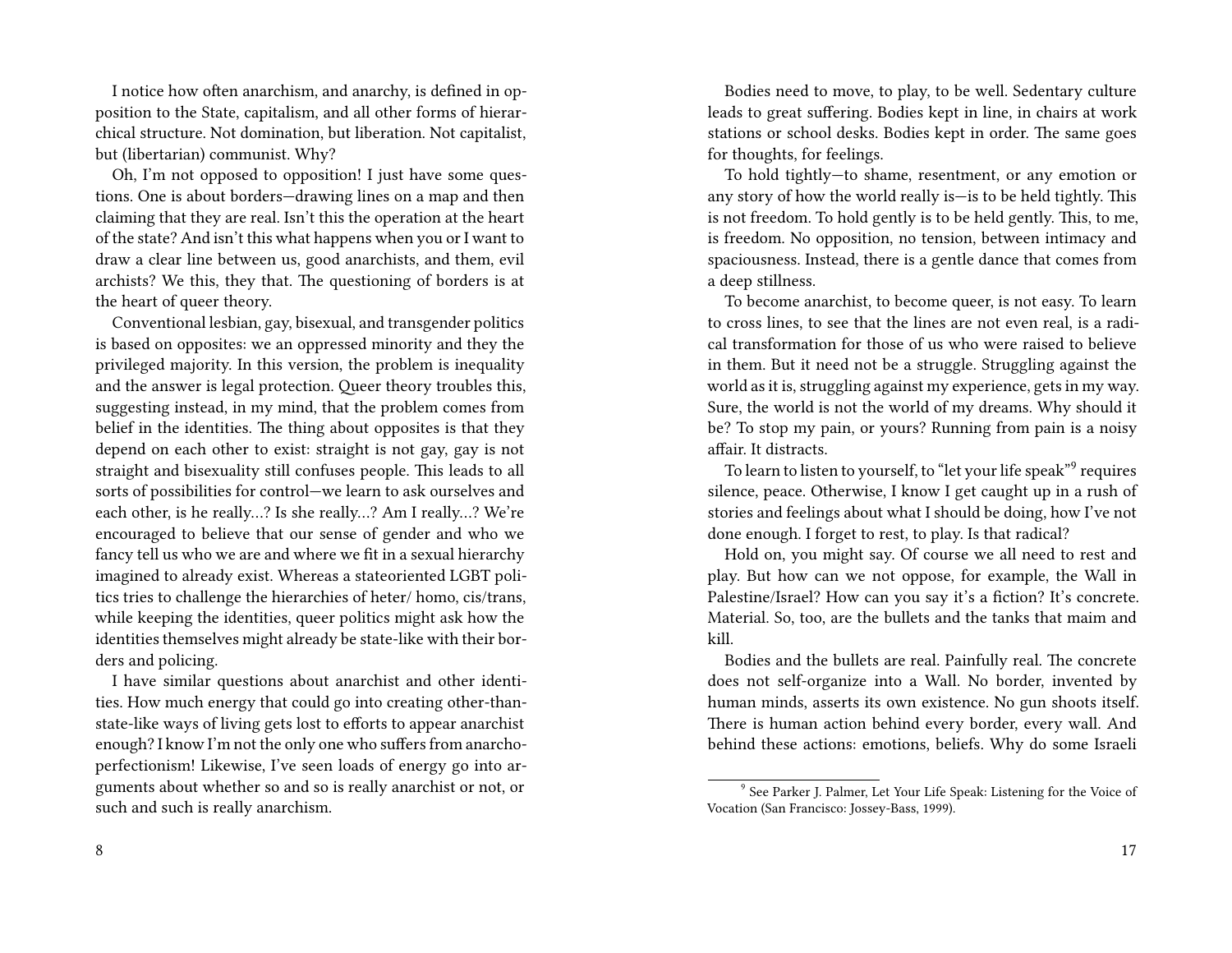food, shelter, etc.). There is no such thing as evil; there is nothing to oppose. Instead, we might learn to both empathize with the desires of others and to express our own. Sure, we might disagree about strategies for meeting those needs. I still get angry, sometimes, when seeing strategies that meet some people's needs while ignoring others (like war, private property, or bullying). And blaming someone for that can be temporarily satisfying. The thing is, if I blame other people for not being perfectly anarchist already, then I end up blaming myself, too. I'm no perfect anarchist, either. How could I be? Where would I have learned these skills? Like everyone, I'm still practicing.

This is why I invite you to consider the very queer notion of an anarchism not based on opposition, but a politics that starts off accepting everything just as it is. From the basis of acceptance, we might then ask, what service can be offered? How can anarchy be nurtured, rather than demanded, forced? What ways of living and relating can we practice that are even more effective at meeting the needs of everyone for life, love, and freedom? And in what ways might we learn to accept the pain we feel when that doesn't happen, instead of distracting ourselves with resentment or chocolate? And in what ways might we learn to be gentle with ourselves when we realize we've been drawn to strategies of distraction or even domination?

#### **Stillness in motion**

- Prefer what is positive and multiple, difference over uniformity, flows
- over unities, mobile arrangements over systems. Believe that what is
- productive is not sedentary but nomadic.
- —Michel Foucault, Preface to Anti-Oedipus: Capitalism and Schizophrenia.

On the flip side, I once had a very interesting conversation with a man who owned a furniture making company. We had a lot of areas of agreement and he seemed very interested in anarchism. I suggested that when he retired he could leave his factory to all of the workers to be run as a cooperative. He responded, plaintively, "but I'm a capitalist."

What kinds of politics might become possible if we all learn to be less concerned with conforming to certain labels and more capable of listening to the complexity of our desires? My concern, here, is that opposition—a politics of opposites that push against each other, lean on each other—might get in the way of the listening.

A memory-story $^2$  : a few years ago, I lived in a former mining village outside of Edinburgh. I was greatly distressed at hearing the single working-class woman next door shouting horrific things at her children nearly every morning. She would curse at them, sometimes shouting how she hated them. It was nearly unbearable. How could I talk to her about it? Then, I took a course on non-violent communication—a strategy without opposition (more on this below). It taught me to communicate in a way that made it easier for her to hear my feelings and desires. The opportunity came when I found a ball in "my" garden (we don't own land, we are part of land) and she was in "hers." I threw the ball over the privet hedge and asked her how she was finding single parenting. "It must be hard," I said. I then told her that when I heard her shouting in the mornings I felt frightened because it reminded me of things from

<sup>&</sup>lt;sup>2</sup> I borrow this term from Kristina Nell Weaver whose anarchobuddhist geography writing reminds me that memories are not the truth of what has happened in the past, but the stories that our minds create in the present.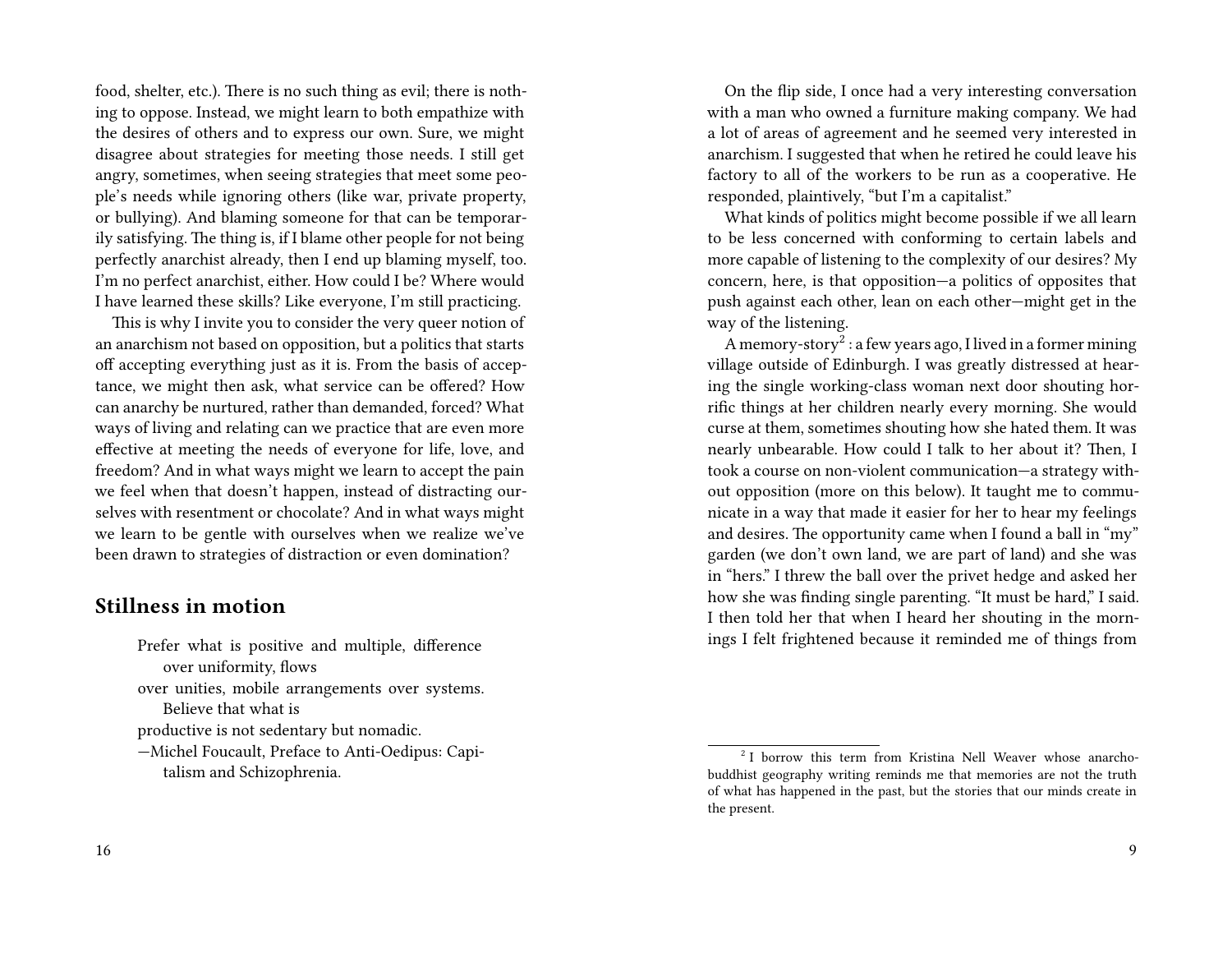my own childhood.<sup>3</sup> She didn't say anything to me then, but the shouting stopped and her daughter started talking to me.

More recently, this skill again served me well. On my way to London, where I was going to speak about academia and activism, I got into a conversation about politics with a man who identified as conservative. Terrorism came up and I asked if we were any better than them; quoting a Chumbawamba t-shirt I said, "War is terrorism on a bigger budget." He looked thoughtful and a hippie-looking French guy behind him laughed and wrote it down. Then, a very big and very angry looking man stood up and asked if I had just said that war is terrorism. I nodded and he said, "I'm in the Army." He looked furious and I thought there was a good chance he might punch me. I suddenly found myself in his shoes, sensing what he might be feeling, wanting. I looked him in the eye and asked, gently, "Are you angry because you want respect for yourself and your fellow soldiers?" He looked away, his face and shoulders softening, and muttered, "I guess everyone is entitled to their opinion."

What might have happened if I had opposed him?

What might an anarchy refusing to be contained by the borders of its opposites look like? How might anarchism be continually queered, listening across lines of identity and ideology? Now, I'm not saying that anarchism should include everything. I am saying that interesting things are likely to happen if folk inspired by anarchism make connections with folk who see things differently, who do things differently. To do so is not simply to try to convince others that anarchism is right, but perhaps even to let go of such judgments.

 $^3$ I've written about this in an essay. See "Fantasies of an Anarchist Sex Educator," in Anarchism and Sexuality: Ethics, Relationships and Power, ed. J. Heckert and R. Cleminson (London: Routledge, 2010).

basic function of our emotions. We feel good ("pride") when our social bonds are strong and we feel bad ("shame") when relationships are at risk, because we depend on these relationships to live. Now, this is all well and good for getting along with each other. The trouble starts when we feel ashamed of our shame and get into this nasty spiral of beating ourselves up. He calls this pathological shame and offers it as a suggestion for understanding all the ways in which people conform to things that we know aren't good for us, for other people, or for the rest of the planet. This is why I say it's okay that hierarchies arise. If trying to be a good anarchist means always being anti-hierarchical, then anarchist relationships are always at risk of not being anarchist enough, thus feeding the spiral of pathological shame, of rigidity, of the State. Modesty may offer the middle ground, the convivial edge, between excessive pride and pathological shame.<sup>7</sup>

Since then, another radical social psychologist has developed a more complex emotional model of domination. Marshall Rosenberg, the founding practitioner of non-violent communication (NVC), also reckons that conformity and domination start in our everyday relationships.<sup>8</sup> He talks about the concept of emotional slavery—feeling responsible for other people's emotions. What happens when the beautiful anarchist desire for freedom and equality is held in this cage? I see in myself and in others an overwhelming compulsion to try to make everything equal, to make myself and others free. To make everything okay.

What if everything is already okay, even pain and shame? Rosenberg offers the radically compassionate perspective that absolutely everyone is doing the best thing they can imagine to meet life-serving desires/needs (e.g., order, community, play,

 $7$  See Ursula K Le Guin, "The Conversation of the Modest" in Wild Girls (Oakland, California: PM Press, 2011).

<sup>&</sup>lt;sup>8</sup> See Marshall Rosenberg, Nonviolent Communication: A Language of Life (Encinitas, California: PuddleDancer Press, 2003).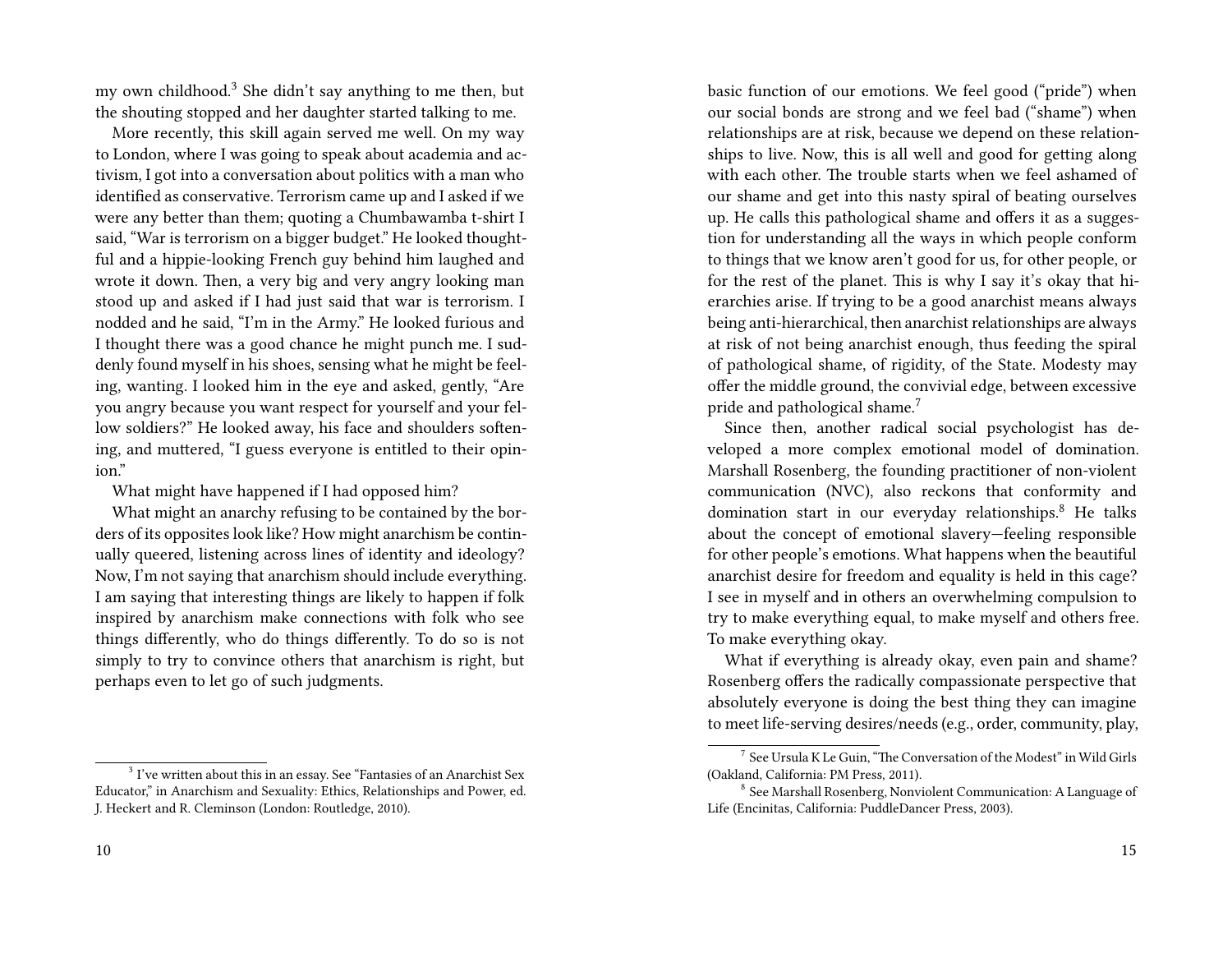giving them a new coloration and greater warmth. The care of the

self—or the attention that one devotes to the care that others should take

of themselves—appears then as an intensification of social relations.

—Michael Foucault, The History of Sexuality, vol. 3: The Care of the Self

In a queerly anarchist paper, Sian Sullivan asks, is an other world possible?<sup>5</sup> When state/empire/capital depends on carefully and continuously producing clear and hierarchical divisions between and within people, how can we make space for that which has been designated other? Declaring a politics to be non-hierarchical, anarchist, feminist, safe, or queer does not magically make this happen. It takes a different kind of magic practice.

These hierarchies aren't just "out there." They are also in here: in the way we hold our bodies, in our thoughts, in our emotional reactions, in the ways we learn to see the world and to imagine what is real and what is possible. These hierarchies arise in the ways we relate to ourselves, to other humans, and to the rest of the natural world. And that's okay.

(Bear with me, here!)

There's this social psychologist called Thomas Scheff who was trying to understand why people conform (or, perhaps, why it's hard to be queer).<sup>6</sup> Drawing on a rather Kropotkinesque view of evolution, he reckoned that humans are basically cooperative and that maintaining this cooperation is a

**•••**

Beyond right and wrong, there is a field. I will meet you there. —Rumi

I yearn for honesty, complexity and compassion. I don't want to be asked, or told, to choose from a list of options already defined, already decided, already judged. I want to have a discussion. Connection. Intercourse. A chance to listen and to be listened to: giving and receiving, receiving and giving. Let's experience different possibilities for identities, for relationships, for politics. Let's meet.

It is this which draws me again and again to anarchism. And not just to anarchism; I am too promiscuous for that.<sup>4</sup> My anarchism has no straight lines, no borders, no purity, no opposites. No living things do. And I like my anarchy alive.

Ok, I'll be honest. My anarchism can grow rigid, bordered, oppositional. I know the satisfaction of imagining myself more radical than others. The thing is, this comes with the risk of being not-radical-enough, or even, not-really-an-anarchist. It also gets in the way of getting along with people, of working together, of even meeting. So, when my anarchism is rigid, what are the chances of experiencing anarchy?

### **Reading Stories Differently**

But these stories weren't gospel. They weren't Truth. They were essays at the truth. Glances, glimpses of sacredness. One was not asked to believe, only to listen.

<sup>5</sup> See S. Sullivan, "An Other World is Possible? On Representation, Rationalism and Romanticism in Social Forums," Ephemera, 5(2) (2005): 370- 392. Online at http://www.ephemeraweb.org/journal/5-2/5-2ssullivan.pdf (accessed January 25, 2012).

<sup>&</sup>lt;sup>6</sup> See T. J. Scheff, Microsociology: Discourse, Emotion, and Social Structure (Chicago: University of Chicago Press, 1990).

<sup>4</sup> See D. Shannon and A. Willis, "Theoretical Polyamory: Some Thoughts on Loving, Thinking, and Queering Anarchism," Sexualities, 13(4) (2010): 433-443.